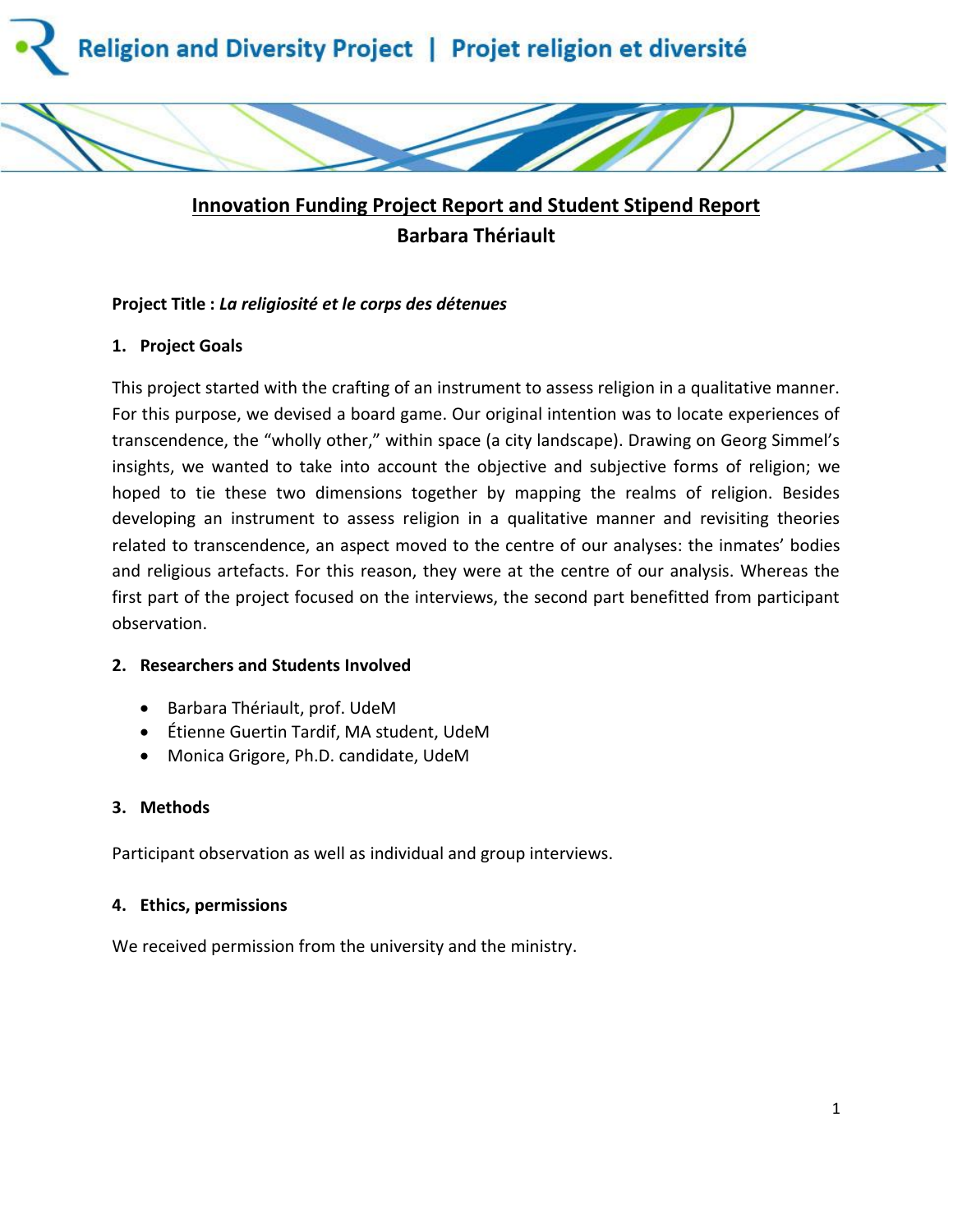



#### **5. Summary of Activities**

- Finishing the fieldwork
- Writing field notes
- Analysing the data
- Seminars and conferences

#### **6. Provisional Findings**

An important finding of our original study at the jail was that experiences of transcendence are embodied. As it turned out, the body was a place of transcendence. This resonates with studies on "embodied devotional practices."

Material objects, religious artefacts, are conspicuous at the jail. They are conveyed different meanings. They notably help establishing and maintaining relationships with supernatural characters, family and friends (McDannell). Wearing religious artefacts and keeping them close to one's body—in one's cell, one's bed—seems particularly important for inmates.

# **7. Outputs**

# **Conferences**

- "Der Rosenkranz. Religiöse Formen und Mode in einem Frauengefängnis," 2 July 2013, Frankfurt/Oder (Thériault).
- "Wearing the Rosary. Religious Forms at a Women's Jail," 30 June 2013, Turku, ISSR (Thériault).
- Comment on *Imprisoned Religion. Transformations of Religion during and after Imprisonment in Eastern Germany* (Becci), 30 June 2013, Turku, ISSR (Thériault).
- "Religion et prison. Le cas d'un centre de détention du Québec," colloque de l'ACSSUM, 5 April 2013, Montréal (Guertin Tardif).
- "Religion qualitativ erfassen. Ein Vorschlag," Europa-Universität Viadrina, 12 December 2012, Frankfurt/Oder (Thériault).
- "Religion verorten. Eine Untersuchung im Frauengefängnis," Goethe-Universität, 13 November 2012, Frankfurt/Main (Thériault).
- "Religion verorten. Eine Untersuchung im Frauengefängnis," Institut für Kulturwissenschaften, 6 November 2012, Leipzig (Thériault).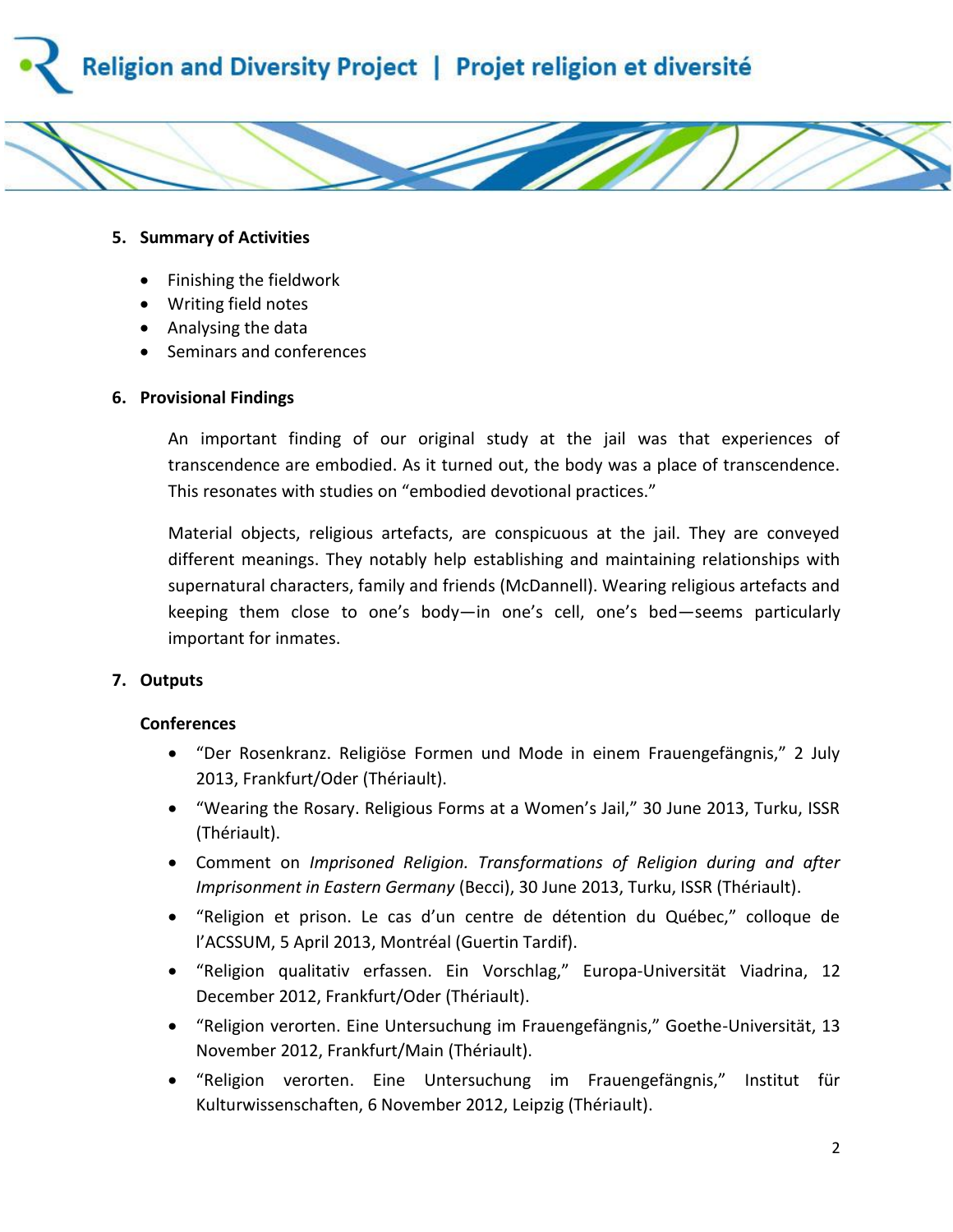



 "Mapping the Realms of Religion (The Case of a Jail)," ISORECEA, 21 April 2012, Iasi, (Thériault).

#### **Seminar (Religion and Diversity Project)**

• 10 May 2013, CCEAE, with Susan Palmer.

#### **Teaching in Jail**

 "Café socio [la Burquette et les signes religieux]," Centre de détention Tanguay, 30 April 2013, Montréal (Thériault, Grigore, Guertin Tardif).

#### **8. Finances**

#### **Student Information:**

#### **Research Stipend**

**Student thesis project:** Please outline the student's thesis/research topic and how it relates to the *Religion and Diversity Project.* Where applicable, include a thesis/research paper title.

- Étienne Guertin Tardif: "Dramaturgie de la pastorale. Le cas d'un centre de détention du Québec" (supervisor: B. Thériault); start: September 2012- end: December 2013; Etienne's thesis relates directly to the project as it uses the fieldwork conducted at the jail.
- Monica Grigore: "Influencer le sort. Croyances et pratiques religieuses dans l'orthodoxie roumaine" (supervisor: B. Thériault); start: September 2009 – end: May 2014; Monica's work is theoretically linked to the project.